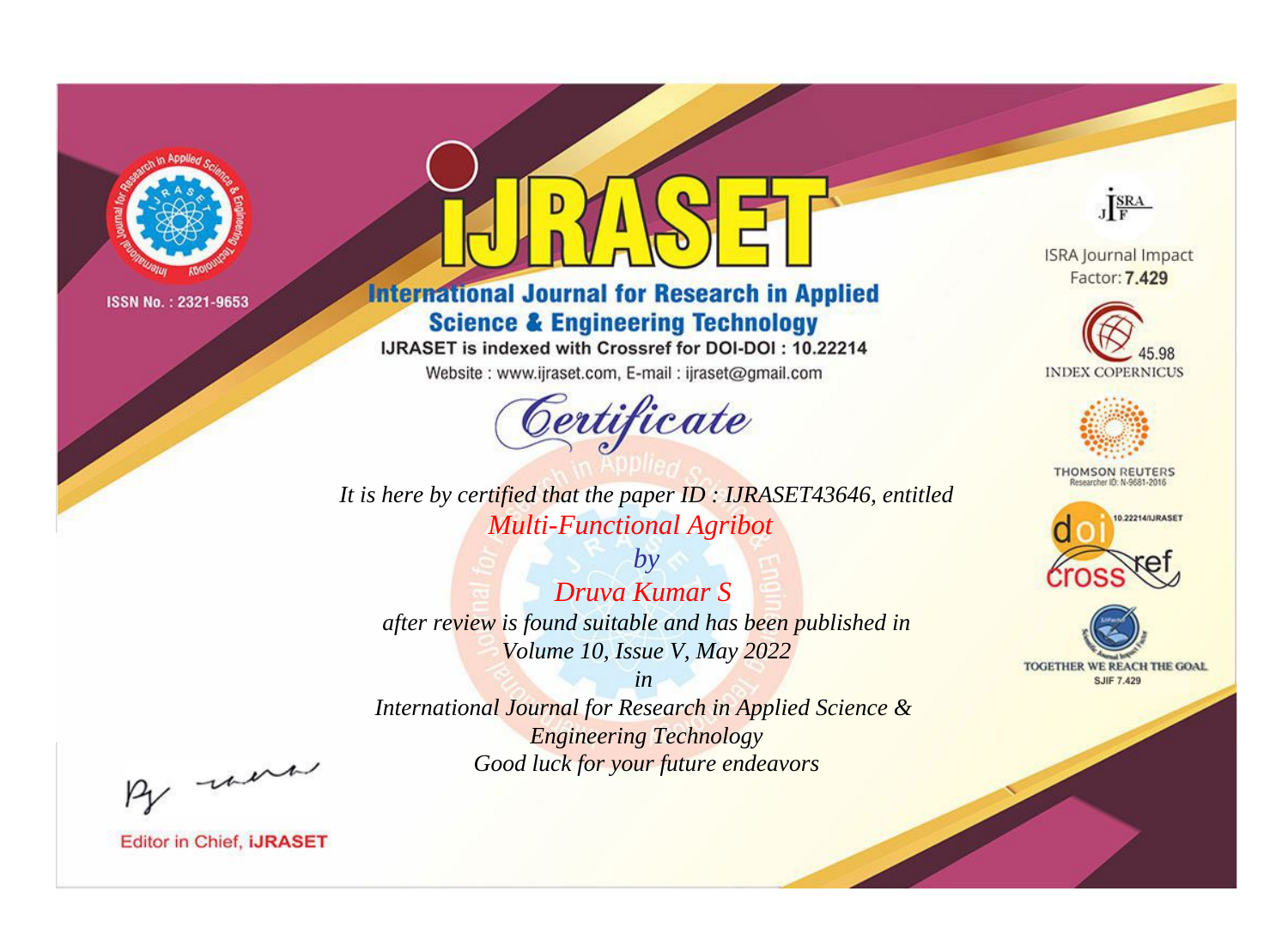

# **International Journal for Research in Applied Science & Engineering Technology**

IJRASET is indexed with Crossref for DOI-DOI: 10.22214

Website: www.ijraset.com, E-mail: ijraset@gmail.com



It is here by certified that the paper ID: IJRASET43646, entitled **Multi-Functional Agribot** 

 $b\nu$ **Vanishree GB** after review is found suitable and has been published in Volume 10, Issue V, May 2022

 $in$ International Journal for Research in Applied Science & **Engineering Technology** Good luck for your future endeavors



**ISRA Journal Impact** Factor: 7.429





**THOMSON REUTERS** 



TOGETHER WE REACH THE GOAL **SJIF 7.429** 

By morn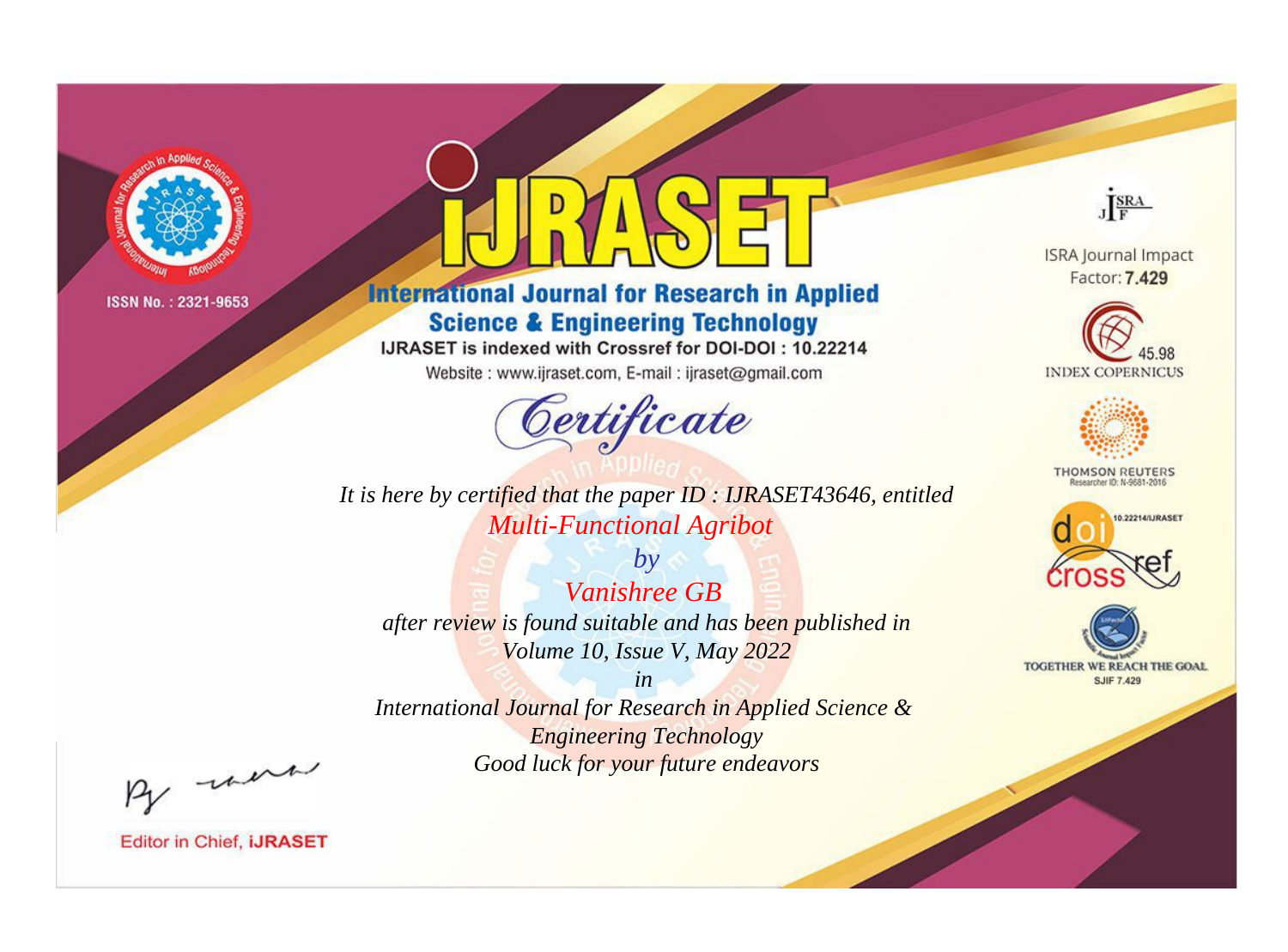

# **International Journal for Research in Applied Science & Engineering Technology**

IJRASET is indexed with Crossref for DOI-DOI: 10.22214

Website: www.ijraset.com, E-mail: ijraset@gmail.com



It is here by certified that the paper ID: IJRASET43646, entitled **Multi-Functional Agribot** 

 $by$ S. Sai Dhanush after review is found suitable and has been published in Volume 10, Issue V, May 2022

 $in$ International Journal for Research in Applied Science & **Engineering Technology** Good luck for your future endeavors



**ISRA Journal Impact** Factor: 7.429





**THOMSON REUTERS** 



TOGETHER WE REACH THE GOAL **SJIF 7.429** 

By morn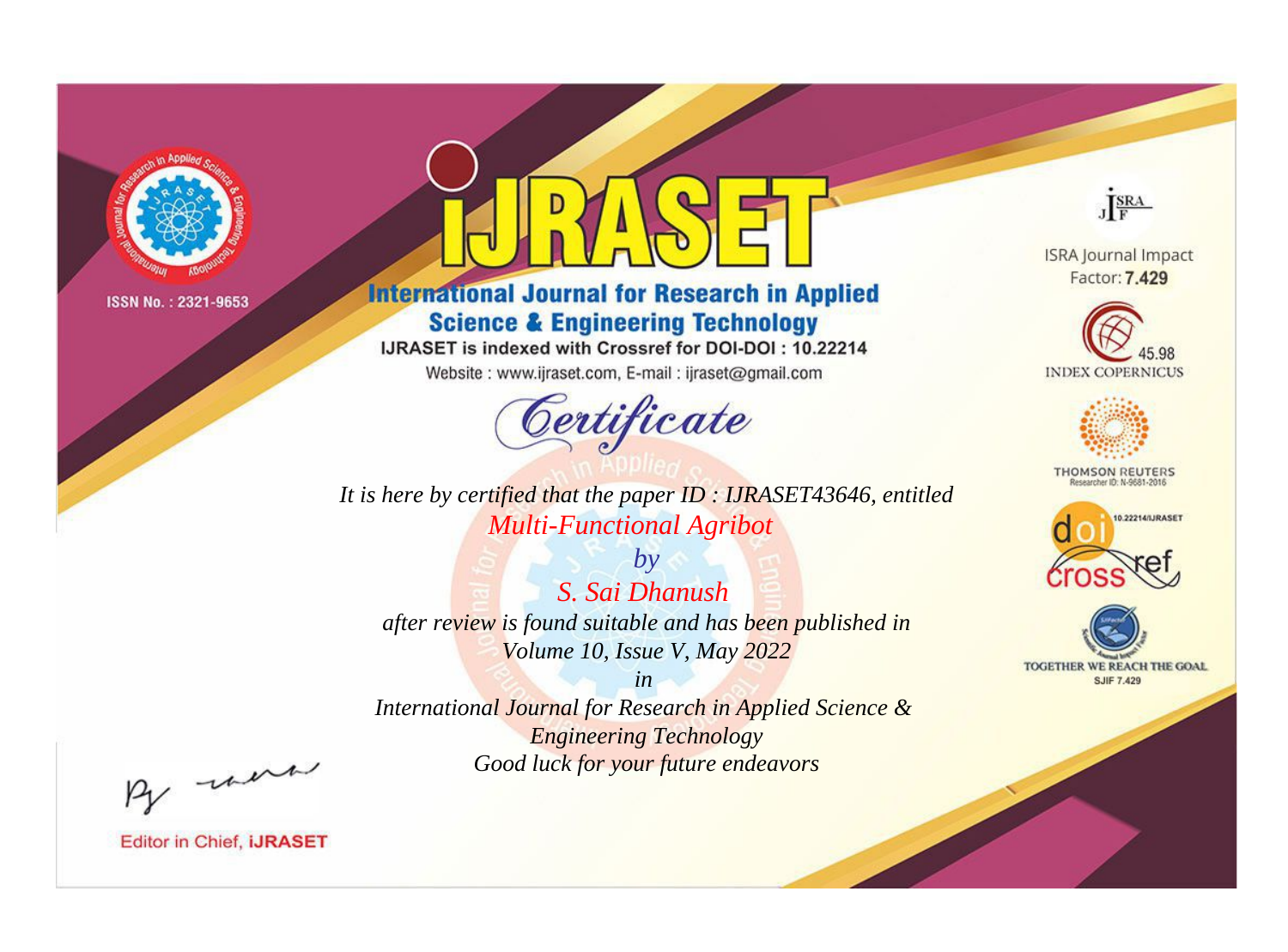

# **International Journal for Research in Applied Science & Engineering Technology**

IJRASET is indexed with Crossref for DOI-DOI: 10.22214

Website: www.ijraset.com, E-mail: ijraset@gmail.com



*It is here by certified that the paper ID : IJRASET43646, entitled Multi-Functional Agribot*

*by Sharanya S after review is found suitable and has been published in Volume 10, Issue V, May 2022*

*in International Journal for Research in Applied Science & Engineering Technology Good luck for your future endeavors*



**ISRA Journal Impact** Factor: 7.429





**THOMSON REUTERS** 





By morn